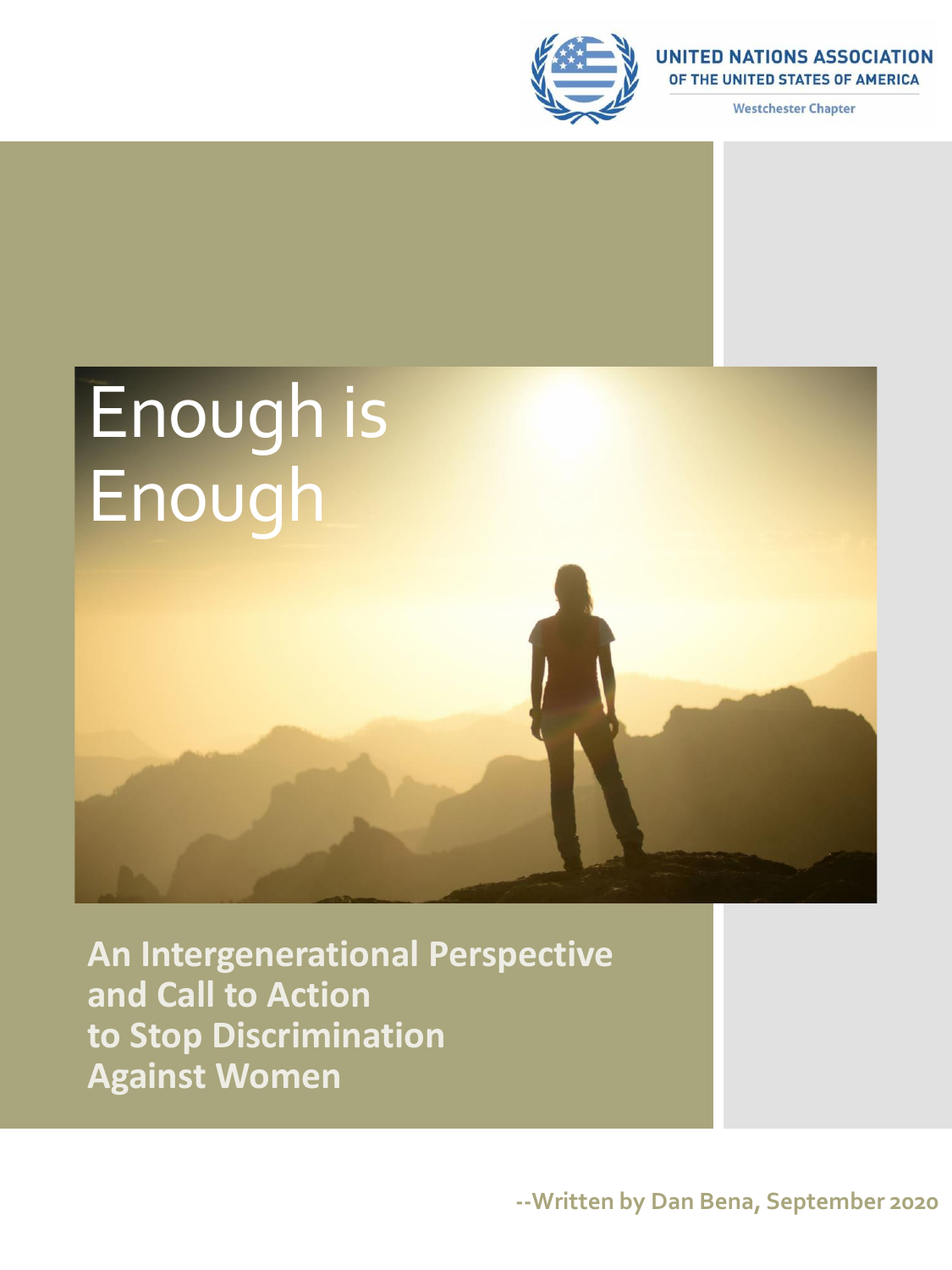*"Despite great strides made by the international women's rights movement over many years, women and girls around the world are still married as children or trafficked into forced labor and sex slavery. They are refused access to education and political participation, and some are trapped in conflicts where rape is perpetrated as a weapon of war. Around the world, deaths related to pregnancy and childbirth are needlessly high, and women are prevented from making deeply personal choices in their private lives."*

*-[-Human Rights](https://www.hrw.org/topic/womens-rights) Watch*

The troubling, but calibrating, statement at left comes from the website of Human Rights Watch, an organization founded in 1978 as "Helsinki Watch," and which has been investigating and reporting on abuses happening in all corners of the world ever since. They describe part of their work as meeting with governments, the United Nations, rebel groups, corporations, and others to help ensure that policies are changed, laws are enforced, and justice is served.

That's quite an impressive, and undoubtedly daunting, charge—changing policy, enforcing laws, and serving justice—but it runs the risk of being seen by some as too "removed" from a personal perspective, too overwhelming for many people to understand, internalize, and act upon. Each element is critically important, but I wanted to learn about this on a more individual level; I wanted to hear from people within my circle about their perspectives and experiences, so that the topic can "come to life," hopefully in a way that brings hope to a world besieged by so many intractable challenges.

The title of this paper is about "Discrimination against women," not about human rights, right? If you read that last line and are in agreement, that's precisely part of why I am writing this: to reinforce a tenet now almost ubiquitous on social media of all forms, "Women's Rights are Human Rights."

I am fortunate to serve on the Board of the Westchester Chapter of the United Nations Association of the United States (UNA-USA). UNA-USA, at its core, is a movement of Americans who believe that our interests and values can best be advanced by standing with the Planet's only truly universal institution: The United Nations. Over 20,000 members strong (60% under the age of 26) and with more than 200 chapters across the country, [UNA-USA](https://unausa.org/) members are united in their commitment to global engagement and their belief that each of us can play a part in advancing the UN's mission and achieving the Sustainable Development Goals.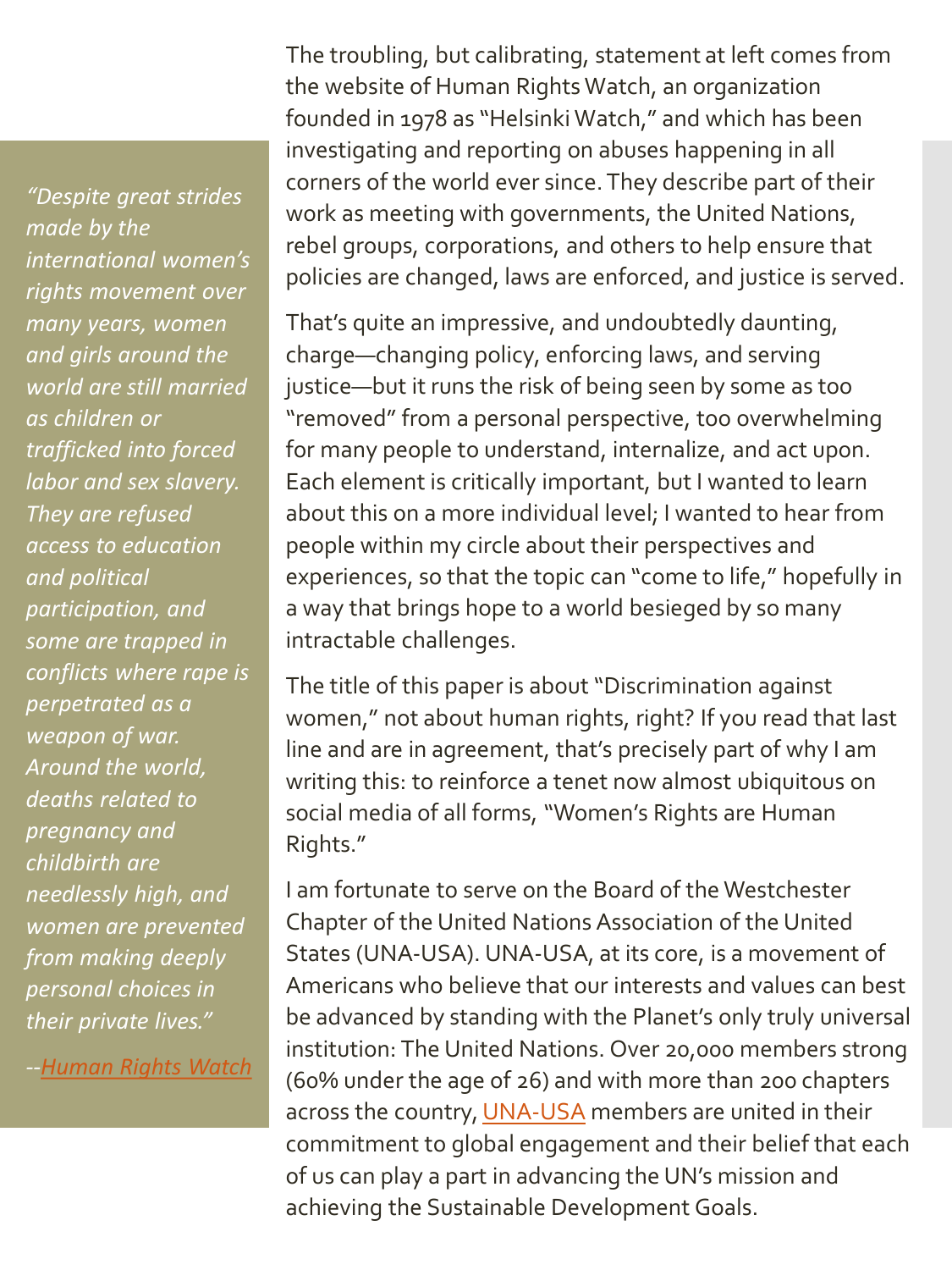Soon after I joined the Board, I learned about something—an acronym—I never had heard before, and a corresponding program about which, I am embarrassed to admit, I had no knowledge whatsoever…but I learned quickly! It's called "CEDAW," and stands for the "Convention On the Elimination of All Forms of Discrimination Against Women." CEDAW was adopted in 1979 by the UN General Assembly and is often described as an international bill of rights for women.

The Convention *defines* discrimination against women as:

"...any distinction, exclusion or restriction made on the basis of sex which has the effect or purpose of impairing or nullifying the recognition, enjoyment or exercise by women, irrespective of their marital status, on a basis of equality of men and women, of human rights and fundamental freedoms in the political, economic, social, cultural, civil or any other field."

If you find the time—actually, make the time—to consider that definition, you will surely understand just how comprehensive it is, and how far-reaching its implications on our everyday lives. You can read all about the details of CEDAW at the footnote reference, including its specific commitments with which adopting countries are expected to comply. Sadly, the United States is one of only six countries in the world, along with Iran, Sudan, Somalia, Palau, and Tonga, which has not adopted CEDAW. As a side note, as of this writing, 12 States within the US have not ratified the Equal Rights Amendment (ERA).

That's a problem…and a big one.

To learn more, I chose three intergenerational fellow UNA-USA members—an interesting mix—to ask about CEDAW:



**J. Yuhanna Edwards**: A man of color who served and protected this country—and its ideals—during the Vietnam War. He continued his theme of public service as a Council Member for the City of Mount Vernon in New York State, and now serves as the esteemed President of the UNA-USA Westchester Chapter.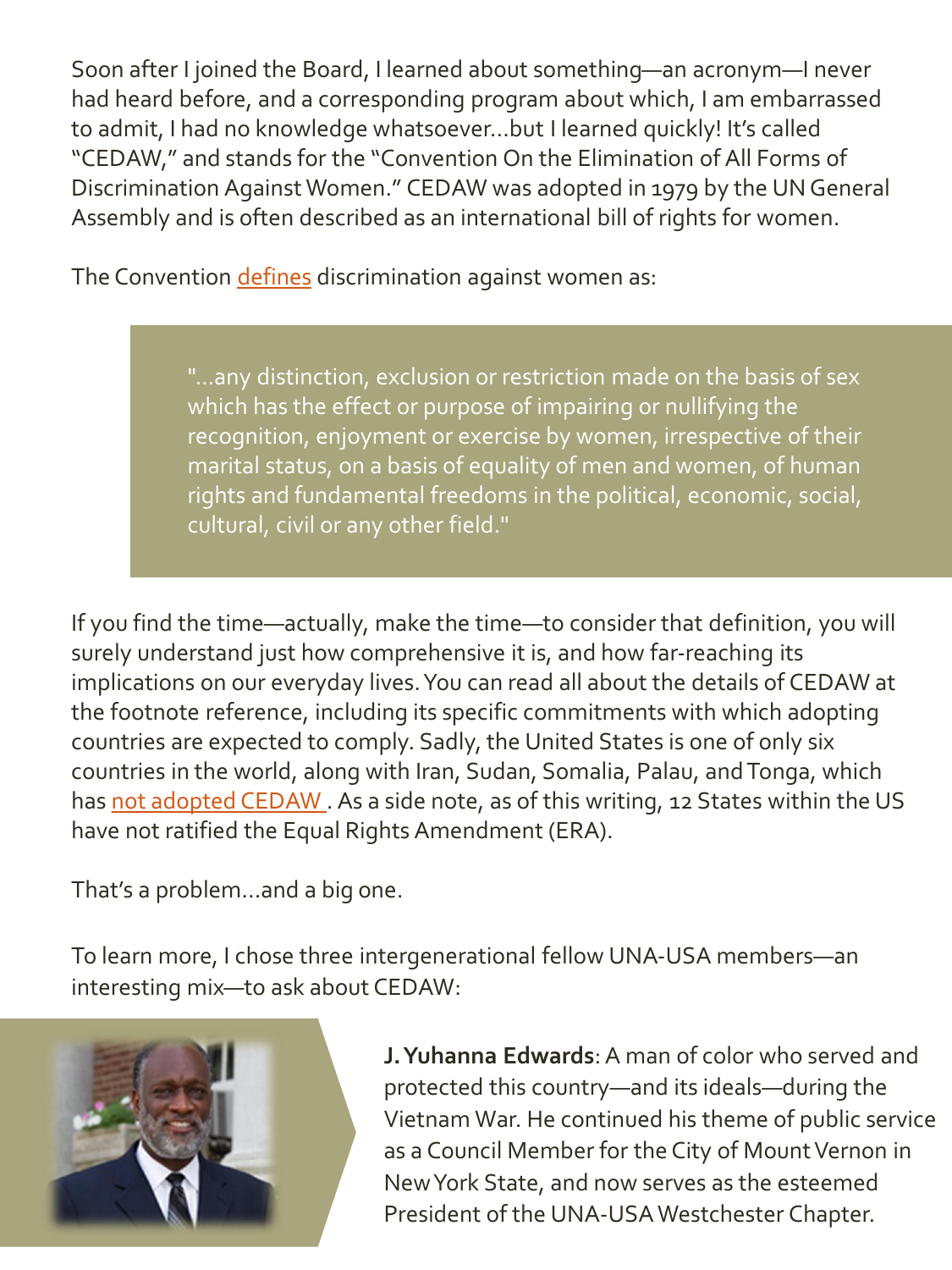**Marcia Brewster**: A woman who served this country, and the world, during nearly four decades in various assignments within the United Nations, including serving as President of the Group on Equal Rights for Women in the UN. I came to know Marcia because of her passion for helping to solve one of the most intractable challenges we face as humanity—the challenge of water insecurity—which, perhaps surprisingly to many, sits squarely in the realm of gender inequity (women and girls are responsible for water collection in 8 out of 10 households with water off premises, so reducing the population with limited drinking water services will have a strong gender *impact*.)





**Raina Kadavil:** a twenty-something woman of color and self-described author, activist, and adventurer and I can emphasize the "activist" part! Among many other things, Raina serves as the Philanthropy Chair of the Women's Leadership Network, and as a volunteer with Girls4Tech (both initiatives of Mastercard), and the CEO of Urban Refuge, a nonprofit that breaks barriers by mapping aid for refugees and immigrants living in large cities.

I started with Raina, since her cohort quite literally is inheriting the good and bad of the generation before. I asked about the priority of CEDAW, as a surrogate for women's rights:

*"CEDAW is—has to be—a top priority. There are two main reasons why I say this: (1) simply put, women represent the largest population of people discriminated against—more than any other group, and (2) due to intersectional discrimination, women take on an even greater burden. What I mean by this is that the discrimination of women of color, women who are LGBTQ, or women with disabilities, is amplified simply by the fact that they are women."*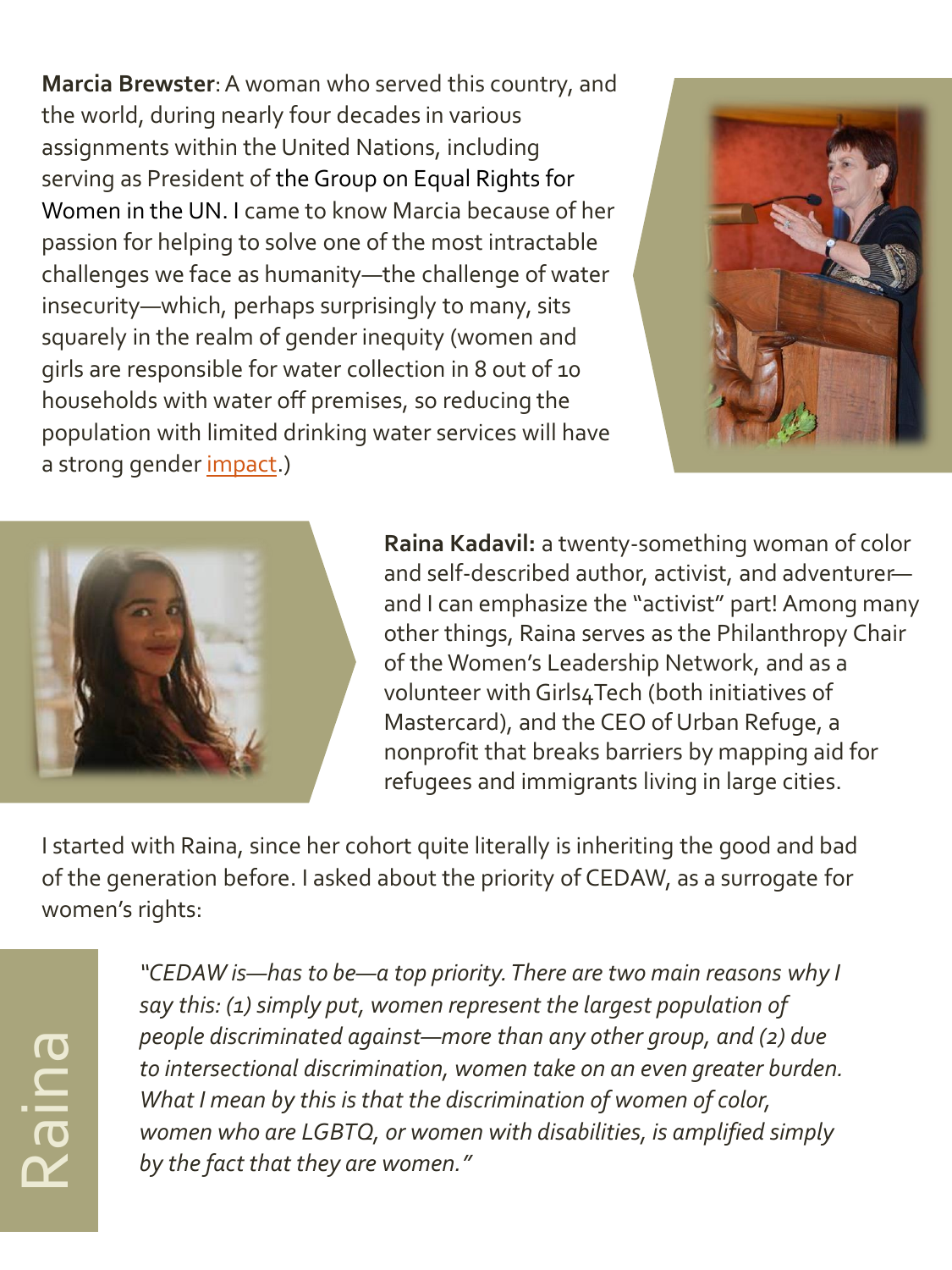

*"They are finding and using their voices, often at physical and emotional peril, but using them, nonetheless."* 

*"Discrimination against women exists, in different ways, in virtually every corner of the world today, and is expressed in many different forms. Whether we talk about female infanticide, rape and sexual assault, or irrational and damaging standards for how we define beauty, there are so many examples of how the world has failed women and girls.*

*At the same time, there are examples of genuine, positive progress that is being made. Look at Jacinda Ardern, the Prime Minister of New Zealand, who has shown the remarkable power of leading with empathy time and time again—whether she is fighting for women's rights and representation in government and business, or aggressively protecting public health in the face of COVID-19. Or Greta Thunberg. You talk about intergenerational. She has quickly become a force—globally—as a champion for women's rights, human rights, and the rights of the planet.*

*It's an exciting time for me, as a young woman of color, because it is so clear that women all over the world have had enough. They are finding and using their voices, often at physical and emotional peril, but using them, nonetheless. Social media has allowed us to learn from each other, connect with each other, and show solidarity for each other—and this has made us stronger than ever before!"*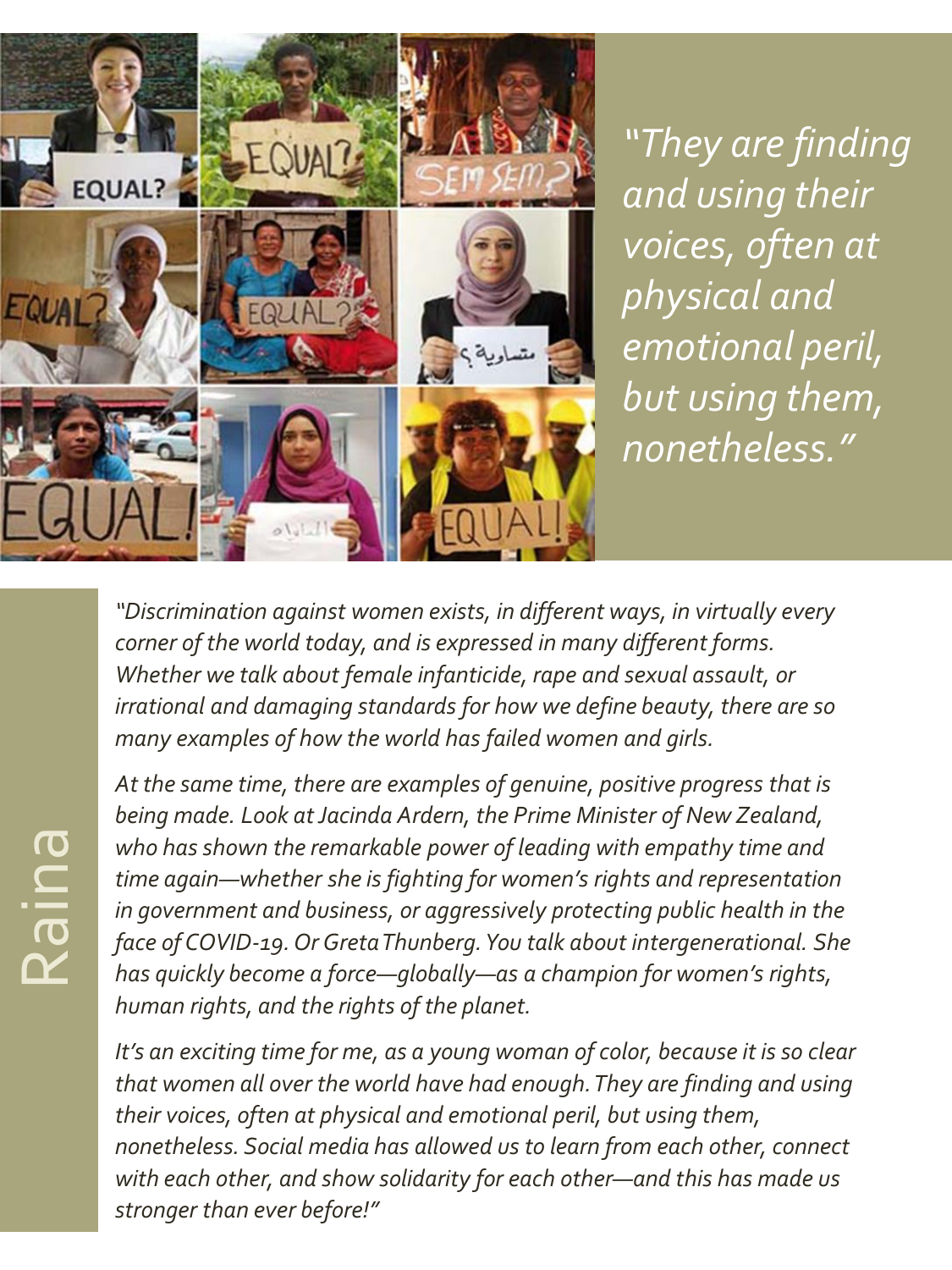Raina's perspective reflects so much of the "hands-on" approach of her generation, informed by intellectual capability and wisdom beyond her years. But is this unique to her generation? Next, I spoke to Marcia Brewster, someone who has been truly iconic within the halls of the UN, and is now, as Vice President, equally an icon to the Board and membership of the UNA-USA Westchester Chapter (and has served as its President). Marcia's perspective focused on specific examples—hopeful and inspiring examples of where she has seen positive change:



*"I was at the UN working on a paper for Beijing +5 in 2000 and at the time was seconded to the Division for the Advancement of Women. The paper was on Domestic Violence against Women in Asia. I was surprised to learn that female lawyers in India were using CEDAW in their arguments in court when defending victims of domestic violence. Since India was a signatory, they could use the principles of CEDAW in court.*

*For someone who has spent most of her life at the United Nations trying to advance the right policies to have actual impact on the ground, this was a perfect example of it. It was so positive to experience. In one of the cases I used in the study, the argument was accepted by the court, and the husband was held to account. So, this is an example of where CEDAW wasn't merely a policy on paper; it was a policy that informed local laws, along with methods for enforcement.*

*During my tenure, there were a lot of other examples of domestic violence against women in many Asian countries, including Japan. Basically, women who are married have little or no protection against their husbands who, in all too many countries, are able to beat or even kill them with impunity.* 

*CEDAW offered many women (and lawyers or advocates) a framework for defending themselves. I was surprised to hear that in Japan women were not at all protected against abusive husbands, simply because of the marriage license. This was back in 2000, so things might have changed—I certainly hope they have. Considering how prevalent domestic abuse and gender discrimination are in this country, CEDAW might provide women's advocates additional leverage against abusers and unequal situations in the workplace. But, of course, the U.S. has not signed it, and that's one of the reasons our advocacy is so very important. It would be interesting to see how CEDAW could be used in Mount Vernon and Westchester County."*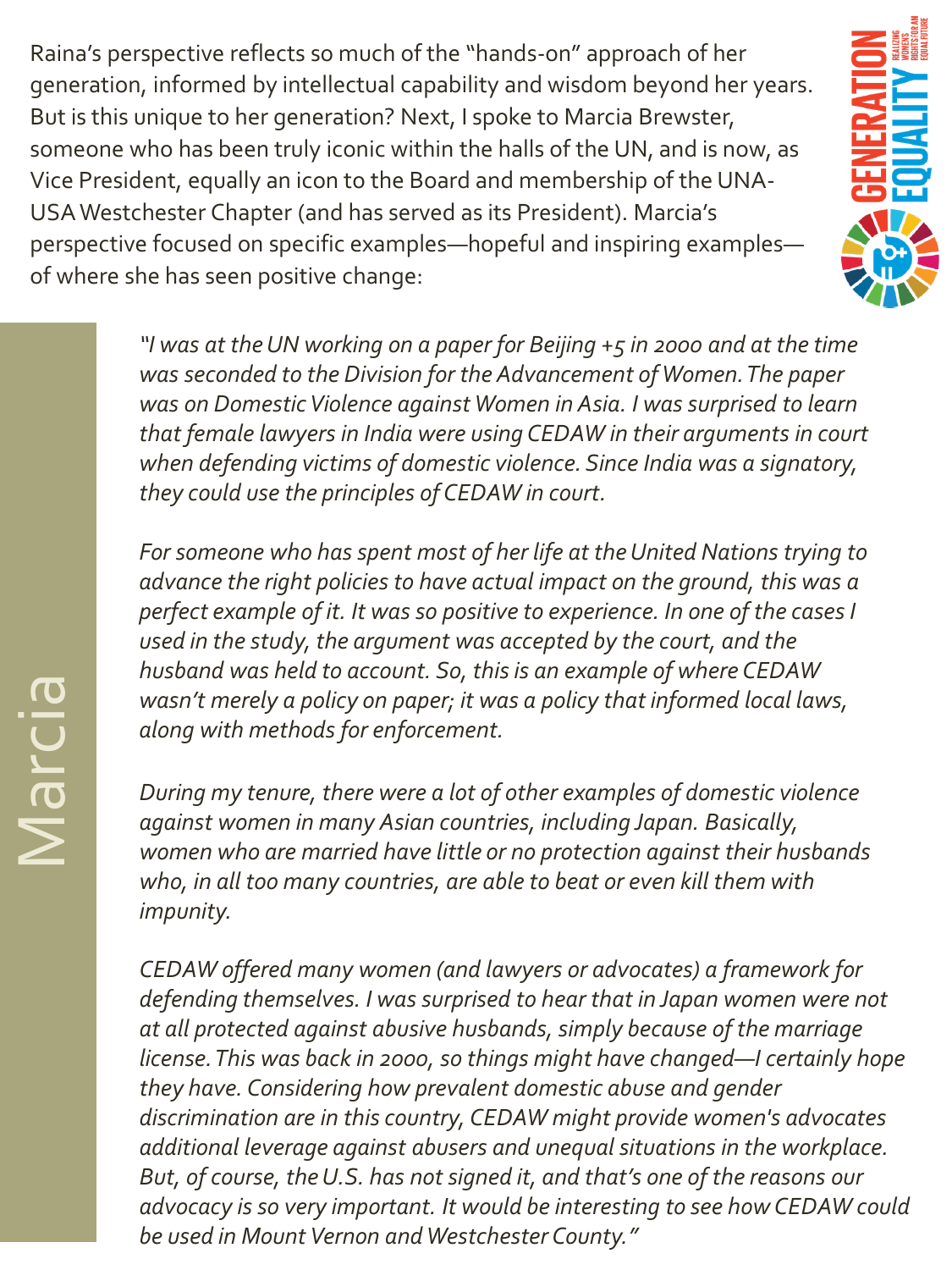Marcia's voice is one of experience, married with the unwavering passion of Raina's generation. She closed with mention of CEDAW in the city of Mount Vernon and the County of Westchester, which is a perfect segue into the dialog with the third person with whom I spoke, J. Yuhanna Edwards:

> *"In all candor, when I first came to UNA-USA, I knew nothing about CEDAW; I had never even heard of CEDAW. Thanks to UNA-USA Board members, Dr. Brenda Smith and Marcia Brewster, I was schooled—and quickly.*

> *You know, there's a saying, 'once you see certain things, you can't un-see them.' That's how I think of CEDAW, actually of discrimination against women more generally. I spent most of my life knowing, at some level, that there were injustices…but to me, it was mostly about things like pay inequality, or female representation in the board room of many companies. Once I learned—or 'saw'—just how pervasive discrimination against women is, I surely couldn't 'un-see' it. In fact, once I was fortunate to have my eyes opened on the topic, I became an ardent advocate for women's equality, across the board."*

The battle for the individual rights of women is one of long standing and none of us should countenance anything which undermines it.

Yuhanna

**Eleanor Roosevelt** 

[This Photo](https://nomadicpolitics.blogspot.com/2018/09/3-pertinent-quotes-on-rights-of-women.html) by Unknown Author is licensed under [CC BY-NC-ND](https://creativecommons.org/licenses/by-nc-nd/3.0/) NOMADIC POLITICS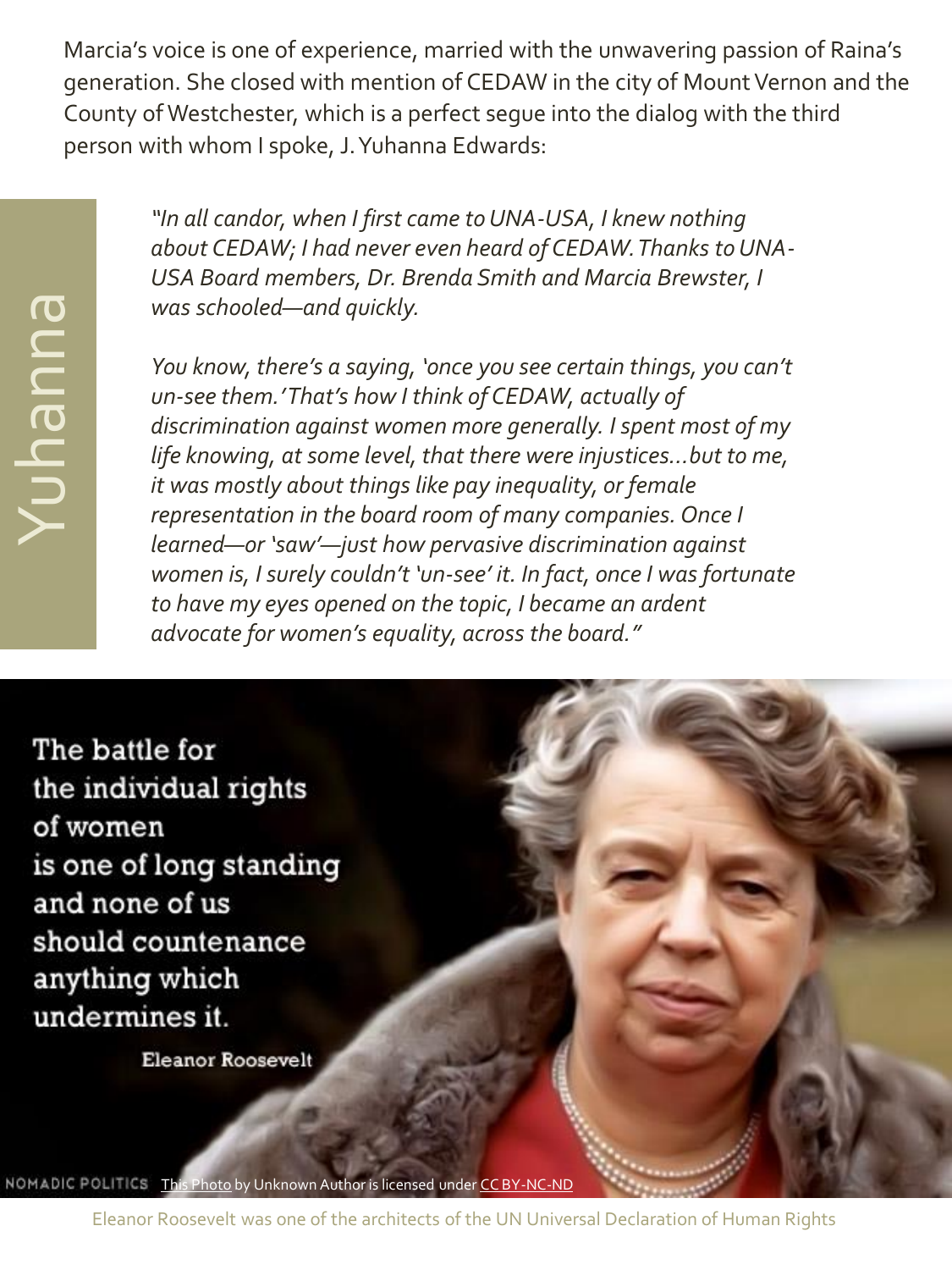*"This 'self-awakening' coincided really well with my position at the time of Council Member for the City of Mount Vernon. Mount Vernon has a population close to 70,000 people, and a little more than half of them are women. So, I thought I had a pretty good chance of support for any advocacy that would be supportive of women. At the same time, I learned about a small movement, called Cities for CEDAW. They [describe](http://citiesforcedaw.org/about-cedaw/) themselves as a grassroots effort that provides tools and leadership to empower local women's organizations and municipalities to effectively initiate CEDAW within their city, county, or state.*

*So, why not use my political influence to have Mount Vernon adopt CEDAW? I did. And, I'm honored to say that it passed easily in 2015. I believe we were the first city in New York State—mind you, a state with almost twenty million people—to do this. My one regret…maybe regret is too strong a word...one thing I wish I could have done differently before I left the City Council was to have CEDAW elevated from a resolution, which is how it was officially adopted in Mount Vernon, to an ordinance.*

*Don't get me wrong, a resolution is a great first step to drive awareness and visibility, but resolutions have no enforceability. Ordinances, on the other hand, are laws, and can be enforced. I will certainly keep trying, since it's so important that these kinds of commitments by governments bring with them the 'teeth' to make them stick. It's also heartening to see how CEDAW is gaining momentum across the State, and across the Country. I was honored to recently attend, with Dr. Smith, a meeting of the Westchester County Board of Legislators where a CEDAW resolution was put forth and signed by Committee. It was officially passed at the County level, and the City of White Plains issued their own CEDAW Proclamation. The momentum is building, and we are working hard at UNA Westchester to help make this happen."*

As Yuhanna mentioned, the County of Westchester, one of the most affluent in the Country, has recently [adopted](http://westchestercountyny.iqm2.com/Citizens/FileOpen.aspx?Type=4&ID=22757&MeetingID=5827) a resolution by their Board of Legislators to implement CEDAW, working closely with the County's Commissioner of Human Rights. On September 8th, 2020, the Mayor of the City of White Plains issued an official Proclamation in support of CEDAW. This is great news and sets a strong example of leadership for other cities, municipalities, and counties to follow. Indeed, a ground swell of interest is percolating across the Country.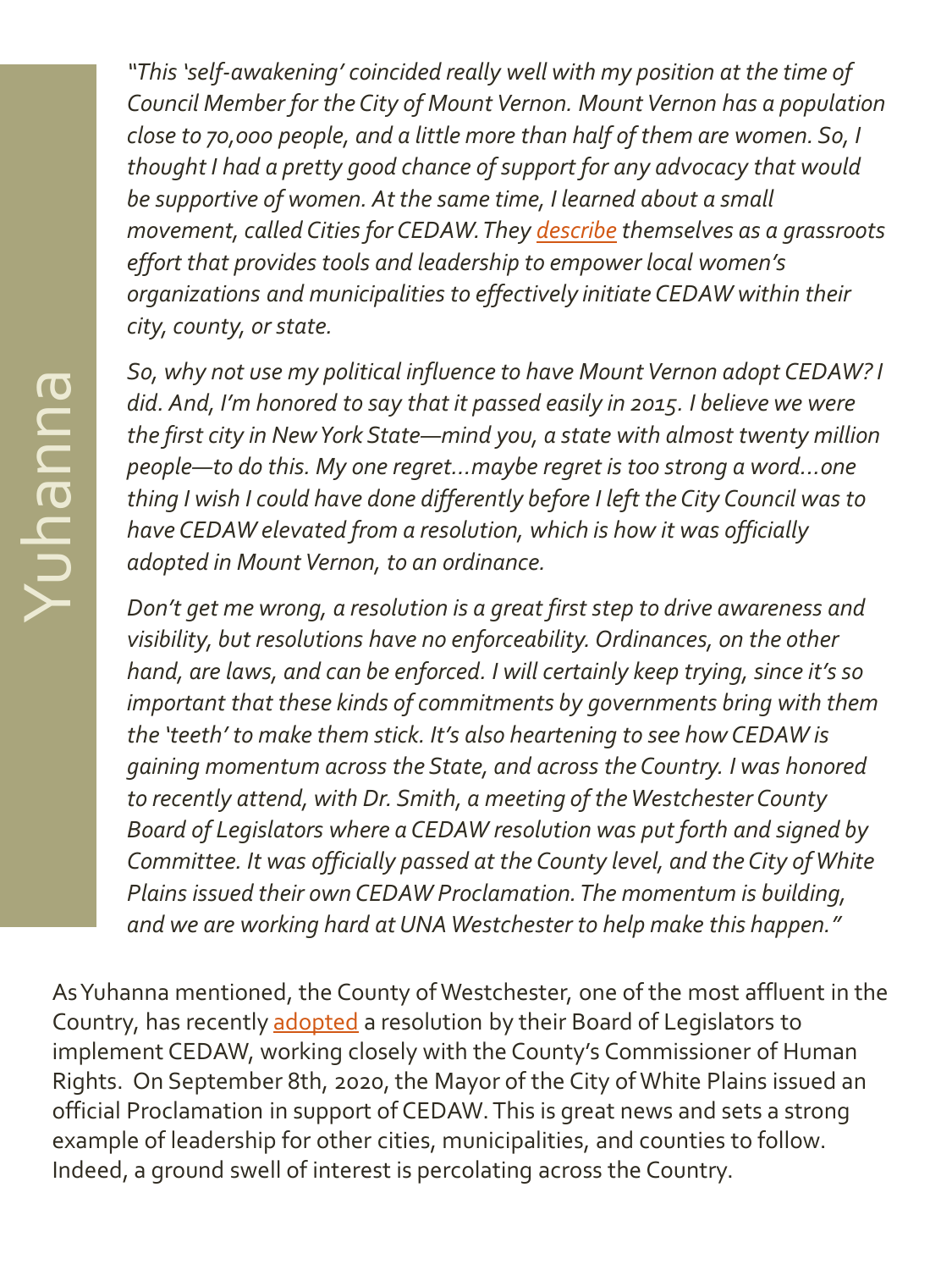In 2019, the Columbia University Law School Human Rights Institute convened a symposium of stakeholders to discuss strategies for advancing gender equity at the local level using CEDAW. During the symposium, attendees learned that the treaty is increasingly influencing local advocacy and government action. At the time, nine cities and counties across the country had adopted CEDAW into local law and others were noted as incorporating CEDAW's principles into decision-making, including through the implementation of gender analysis tools and assessments. At the conference, Soon-Young Yoon, Chair of the Board at the Women's Environment and Development Organization (WEDO), UN Representative for the International Alliance of Women, and former Chair of the NGO Committee on the Status of Women, [stated](https://web.law.columbia.edu/human-rights-institute/about/press-releases/Press-Release-Cities-for-CEDAW), "The activism to advance women's rights at the local level demonstrates how the Beijing Platform and the Sustainable Development Goals can be put into practice."



As of this writing, according to Cities for CEDAW, 41 cities or counties across the US either have a CEDAW resolution or ordinance, with many [more](http://citiesforcedaw.org/wp-content/uploads/2020/03/Landscape-Cities-for-CEDAW-Branded-for-Website-June-27-2019.pdf) exploring the topic. So, are the proverbial planets finally aligning? Is the groundswell of interest and activism to support, enact, and implement the principles of CEDAW growing?

Is this merely a glass-half-full or glass-half-empty situation? What I do know is this: the COVID-19 pandemic has laid bare so many inadequacies in the country's and the world's infrastructure for the public good, the ability of processes and systems needed for communities to flourish, and—even more basic—has brought into question the foundational values on which our society is based. One of the singularly most important of these values is equity for all. By continuing to advance and amplify CEDAW using many ready-made tools already [available](http://citiesforcedaw.org/wp-content/uploads/2020/03/CEDAW-toolkit-July-2017.pdf), the US can lead by example, and show that we believe in those, and other, values so important to our shared humanity.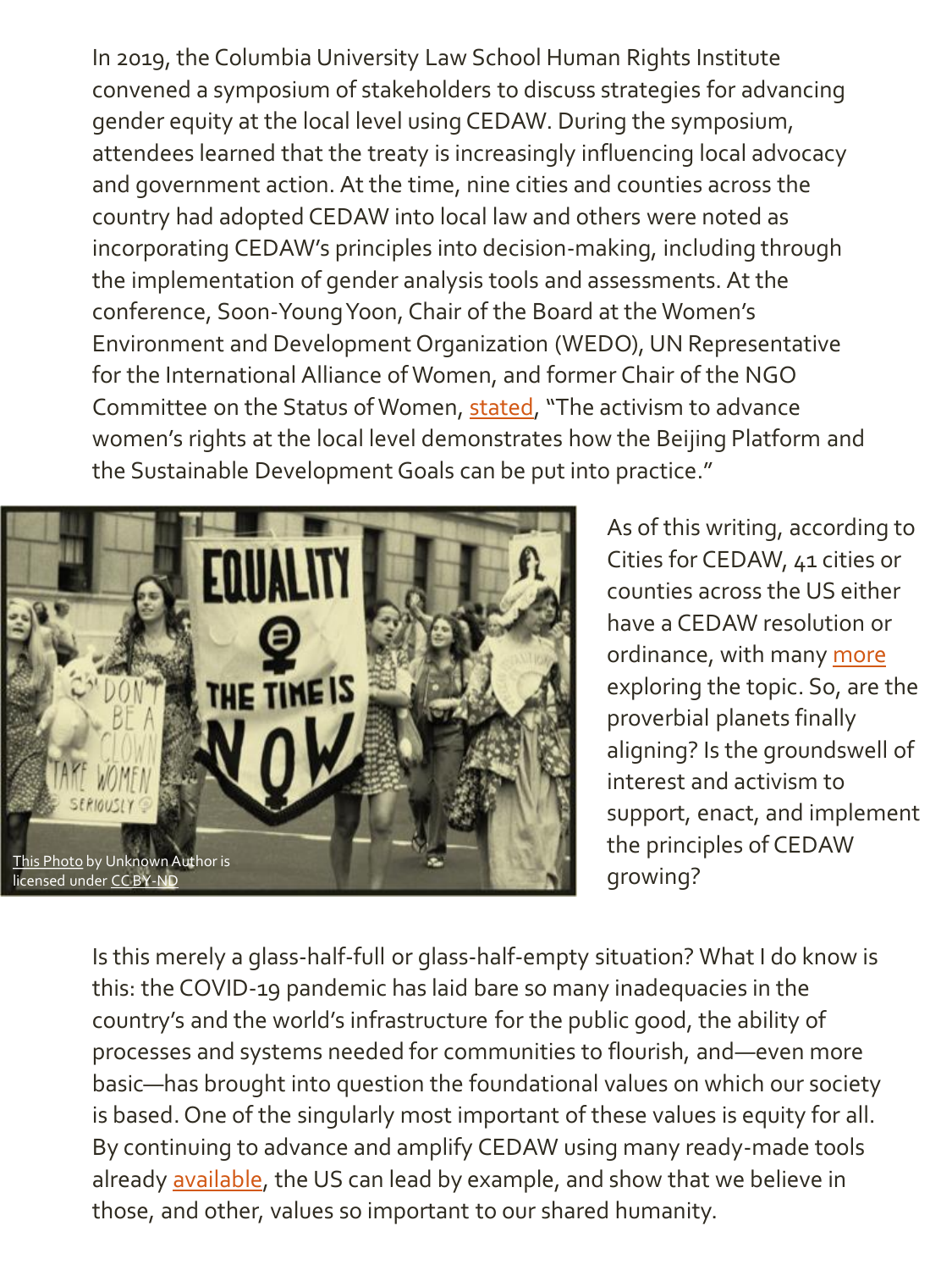## **Call to Action:**

Hopefully, it has become clear that the principles of CEDAW should be "a given," with every city and county across the United States adopting them —preferably as enforceable ordinances, but resolutions, as a minimum. Raina talked about the power of women using their voices. *We all need to use our voices*. In 2020, as we mark the beginning of a new decade, there simply is no rational or acceptable reason for anyone to argue against the equality of people who represent 50% of our population--women. We need to make up for lost ground and preserve our credibility and respect in the eyes of current and future generations. When I was an executive at PepsiCo, I had a manager who would routinely say, "*if you want people to do something, make it easy for them —remove the obstacles.*" In that context, the list below is intended to help myriad stakeholder groups remove obstacles to advocating for, and advancing, the principles of CEDAW.

| If you are: |                            |                          | This is what you can do:                          |  |
|-------------|----------------------------|--------------------------|---------------------------------------------------|--|
|             | <b>Members of Congress</b> |                          | Start by reading this two-page summary of the     |  |
|             | State, County, or City     |                          | principles of CEDAW                               |  |
|             | Legislators                |                          | Introduce and/or support the introduction of      |  |
|             | Other policy makers or     |                          | legislation which aligns with the principles of   |  |
|             | those who influence them   |                          | CEDAW, informed by this Resolution from the       |  |
|             |                            |                          | <b>US Conference of Mayors</b>                    |  |
|             |                            |                          | Introduce and/or support the introduction of      |  |
|             |                            |                          | local ordinances, following this template of      |  |
|             |                            |                          | provisions                                        |  |
| If you are: |                            | This is what you can do: |                                                   |  |
|             | Members of not-for-profit  | $\bullet$                | Start by reading the two-page summary cited       |  |
|             | organizations              |                          | above                                             |  |
|             | Trade or civic             |                          | Watch select instructional videos on the Cities   |  |
|             | organizations              |                          | for CEDAW Youtube Channel                         |  |
|             | College/university         |                          | Start a campaign, informed by this Toolkit and    |  |
|             | academics or campus        |                          | 10-Step "Nuts and Bolts Action Plan"              |  |
|             | organizations              |                          | Implement the free Human Rights curriculum at     |  |
|             | Middle or high-school      |                          | Rock Your World                                   |  |
|             | educators or their         |                          |                                                   |  |
|             | students                   |                          |                                                   |  |
| If you are: |                            | This is what you can do: |                                                   |  |
|             | An individual who cares    |                          | Use any or all of the resources above to become   |  |
|             | about treating women       |                          | informed, then use your voice                     |  |
|             | equitably and with the     | $\bullet$                | Engage your local law makers at all levels (call, |  |
|             | rights that all human      |                          | email)                                            |  |
|             | beings deserve             |                          | Start a campaign to support CEDAW at              |  |
|             |                            |                          | change.org or another citizen activism site       |  |